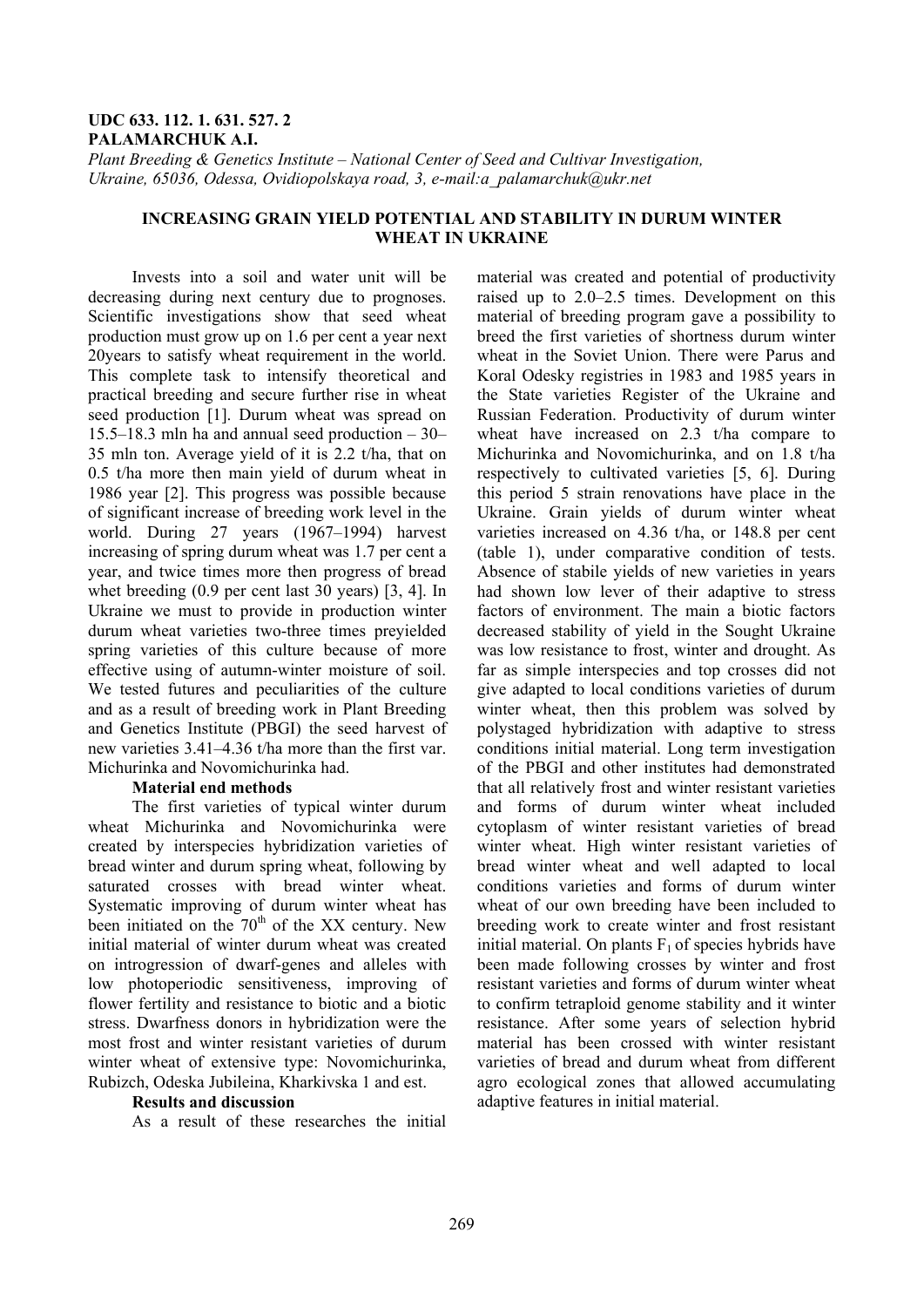| Strain<br>renovation    | $\alpha$ PBGT in 2007–2010 years (background-black failow)<br>Variety | Years of<br>cultivation | Average grain<br>yield, t/ha | Over yield on strain renovation,<br>t/ha |              |  |
|-------------------------|-----------------------------------------------------------------------|-------------------------|------------------------------|------------------------------------------|--------------|--|
|                         |                                                                       |                         |                              | The first                                | The previous |  |
| I                       | Michurinka                                                            | 1960-1968               | 2.93                         |                                          | 0.28         |  |
|                         | Novomichurinka                                                        | 1963–1970               |                              |                                          |              |  |
| $\mathbf{I}$            | Rubizch                                                               | 1969-1975               | 3.43                         | 0.50                                     | 0.50         |  |
|                         | Odeska Jubileina                                                      | 1972-1980               |                              |                                          |              |  |
| III                     | Parus                                                                 | 1983-2000               | 5.23                         | 2.30                                     | 1.80         |  |
|                         | Koral Odesky                                                          | 1985-2002               |                              |                                          |              |  |
| IV                      | Iceberg Odesky                                                        | 1990                    |                              | 3.42                                     |              |  |
|                         | Aliy Parus                                                            | 1993                    |                              |                                          |              |  |
|                         | Delpfin                                                               | 1999                    |                              |                                          | 1.11         |  |
|                         | Argonavt                                                              | 2001                    | 6.34                         |                                          |              |  |
|                         | Perlina Odeska                                                        | 2001                    |                              |                                          |              |  |
|                         | Zolote Runo                                                           | 2004                    |                              |                                          |              |  |
|                         | Laguna                                                                | 2005                    |                              |                                          |              |  |
|                         | Gardemarine                                                           | 2006                    |                              |                                          | 0.95         |  |
|                         | Burshtyn                                                              | 2007                    |                              |                                          |              |  |
| $\overline{\mathsf{V}}$ | Kontinent                                                             | 2008                    |                              |                                          |              |  |
|                         | Tavrida                                                               | 2009                    | 7.29                         | 4.36                                     |              |  |
|                         | Kreiser                                                               | 2010                    |                              |                                          |              |  |
|                         | Lincor                                                                | 2010                    |                              |                                          |              |  |
|                         | <b>Bosfor</b>                                                         | 2011                    |                              |                                          |              |  |
|                         | Gavan                                                                 | 2011                    |                              |                                          |              |  |

Table 1. Grain yields of durum winter wheat in different strain renovation in comparison varieties test of PBGI in 2007–2010 years (background-black fallow)

Breeding of durum winter wheat in the PBGI had carried from long straw extensive varieties with a number of negative features and indexes to semi dwarf and dwarf varieties with increasing productivity and improving their economic characteristics. Yield of modern varieties of durum winter wheat compare to the first of them – Michurinka and Novomichurinka increased on 2.5 times in steppe zone and on 2.8–3.0 times in foreststeppe zone. Plants height had decreased from the third to the fifth varieties exchange on 45.1; 36.0; 33.3 cm compared to the first one. Yield has in that groups gradually increased on 2.3; 3.4; 4.4 t/ha. At that time frost resistance had increased too. That is why frost resistance collection and breeding material were tested by freezing in climatizer at 17– 19 °C of frost. Varieties Aliy Parus, Perlina Odeska, Gardemarine, Burshtyn, Tavrida and Bosfor had higher frost resistance compare to standard Iceberg Odesky, and Laguna and Kontinent had the same.

Level of frost resistance of durum winter wheat given on figure 1 was confirmed by unprecedented freezing under field conditions from 29 January to 15 February 2012 when temperature in tillering node was  $-8.5 - -11.3$  °C without of any

snow cover. Living plants were counted per  $1m<sup>2</sup>$ before harvest (table 2). Under hard winter conditions the next varieties: Iceberg Odesky, Aliy Parus, Perlina Odeska, Gardemarine, Burstyn, Tavride, Kontinent and Bosfor were characterized by high frost resistance. The best frost and winter resistance had demonstrated varieties which had necessity in long time vernalization and strong photoperiodic sensitivity. But more sustained yield of grain in the South of Ukraine gave varieties of durum winter wheat with long term vernalization necessity (30–35 days) and semi strong photoperiodic sensitivity. They earlier begin to vegetate and better used soil moisture in spring. Iceberg Odesky is one of such a variety; it occupies the main areal in the south part of winter wheat zone of SNG countries (28 regions and districts). Varieties Argonavt, Laguna, Gardemarine, Tavrida and Gavan are the same rate. Varieties characterized by middle necessity in vernalization and neutral reaction on photoperiodic sensitivity (Perlina Odeska, Burshtun, Kontinent) better then others used soil moisture after winter to form high productivity.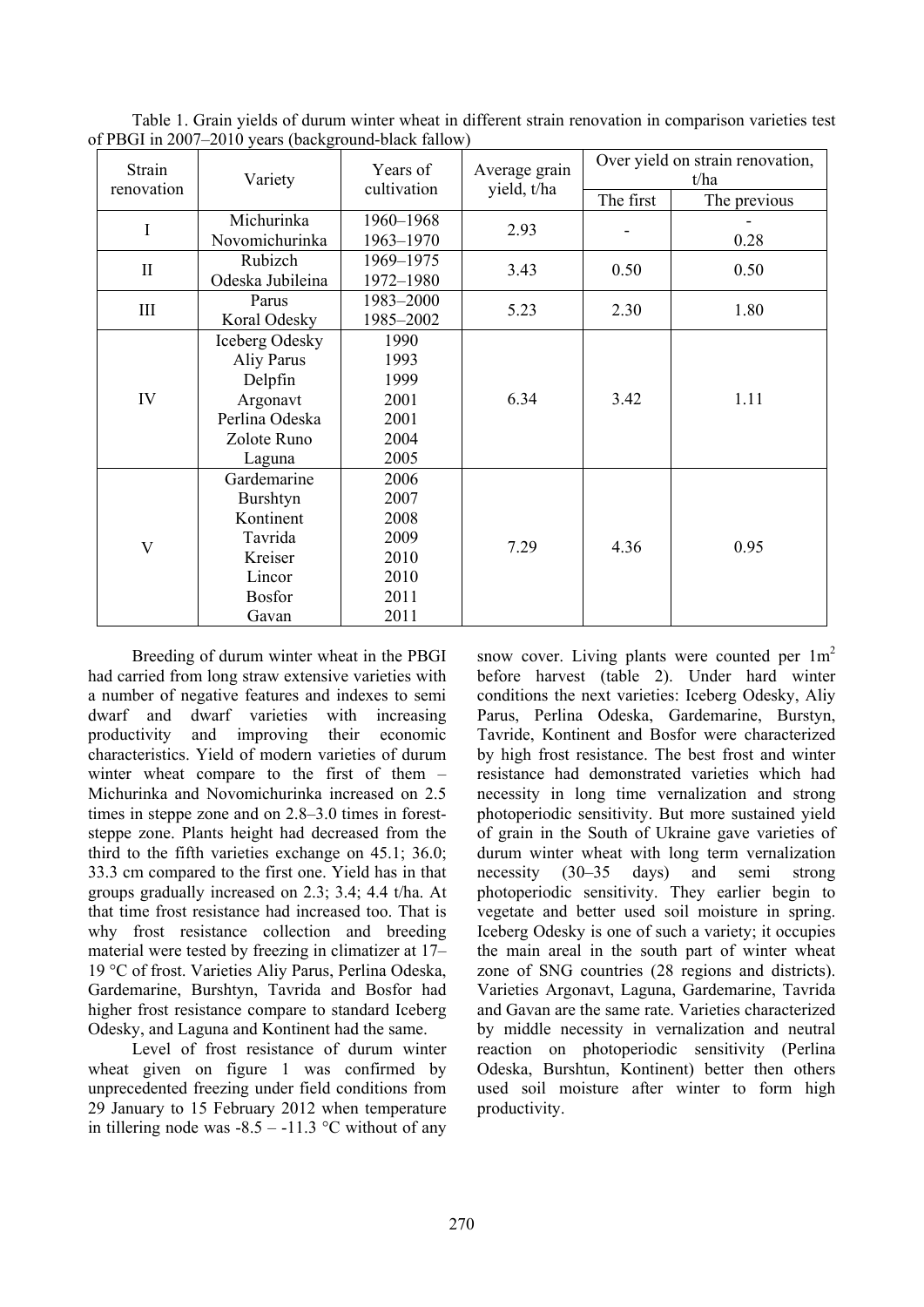| cars (black failum, planting fait $\beta$ min germinating secus on hectare, date of suming 7.10.2011) |                  |                  |          |           |               |                  |          |  |  |
|-------------------------------------------------------------------------------------------------------|------------------|------------------|----------|-----------|---------------|------------------|----------|--|--|
| <b>NN</b>                                                                                             | Variety          | Frost resistance |          | <b>NN</b> | Variety       | Frost resistance |          |  |  |
|                                                                                                       |                  | plants           | per sent |           |               | plants           | per sent |  |  |
|                                                                                                       | Novomichurinka   | 194              | 38.8     | 12        | Zolote Runo   | 186              | 37.2     |  |  |
| 2                                                                                                     | Odeska Yantarna  | 166              | 33.2     | 13        | Laguna        | 254              | 50.8     |  |  |
| 3                                                                                                     | Rubizch          | 190              | 38.0     | 14        | Gardemarine   | 258              | 51.6     |  |  |
| $\overline{4}$                                                                                        | Odeska Jubileina | 189              | 37.8     | 15        | Burshtyn      | 268              | 53.6     |  |  |
| 5                                                                                                     | Parus            | 142              | 28.4     | 16        | Kontinent     | 256              | 51.2     |  |  |
| 6                                                                                                     | Koral Odesky     | 199              | 39.8     | 17        | Tavrida       | 255              | 51.0     |  |  |
| 7                                                                                                     | Iceberg Odesky   | 276              | 55.2     | 18        | Kreiser       | 218              | 43.6     |  |  |
| 8                                                                                                     | Aliy Parus       | 282              | 56.4     | 19        | Lincor        | 193              | 38.6     |  |  |
| 9                                                                                                     | Delfin           | 214              | 42.8     | 20        | <b>Bosfor</b> | 288              | 57.6     |  |  |
| 10                                                                                                    | Argonavt         | 251              | 50.2     | 21        | Gavan         | 229              | 45.8     |  |  |
| 11                                                                                                    | Perlina Odeska   | 257              | 51.4     | 22        | Kassiopeya    | 225              | 45.0     |  |  |

Table 2. Frost resistance of durum winter wheat varieties in the ecological varieties test 2011–2012 years (black fallow, planting rate 5 mln germinating seeds on hectare, date of sowing 7.10.2011)

Microevolution of durum winter wheat breeding in Ukraine directed to decreasing straw height for improving varieties resistance to lodging and increasing of yield index (table 3). Reducing of straw height due to change of plant architectonics and different elements of yield structure. On the first stage of straw height reducing (var. Parus and Koral Odesky – the third renovation) significant yield increase was achieved by rise of grain mass in kernel on  $0.35$ , grain mass from plant  $-0.7$ , and seed size  $-14.9$  g. Productive tillering of the varieties increased on 0.15 pieces. Redistribution of plastic matters during ontogenesis for grain part of plant from common biological yield was confirmed by yield index.

Ratio of common plants biomass and grain part before harvest for taller varieties was 0.19– 0.27, and for Parus and Koral Odesky 0.60 and 0.59, relatively Grain part increased in common biological yield on 2.2–3.1 times. The first semi dwarf varieties Parus and Koral Odesky had significantly increased productive potential of durum winter wheat, but they were quit sensibly to uncomfortable environments which were very typical for the North Black sea region. It was necessary to improve adaptive features of new varieties by breeding polystaged hybridization was used – created semi dwarf forms were crossed with adapted to local conditions varieties and forms of durum winter wheat. Var. Iceberg Odesky (1985) and Aliy Parus (1990) were the result of this breeding work.

The varieties were cultivated in the Steppe and Forest steppe zone of Ukraine and in the other countries more then 20 years. Into the Register were introduced var. Delpfin, Argonavt, Perlina Odeska, Zolote Runo, Laguna, which were characterized by higher yield and grain quality, good reaction on high fertilizing and complex resistance to spreaded diseases. Different elements of yield structure ensured rise of their productivity. Risen grain yield of these varieties was the result of growing biomass (+0.62 kg/m2). Decreasing of yield index (-13.9) did not affected their productivity because of increasing grain number in main spike (+6.2) and other productive spires of plant  $(+0.09 \text{ g})$ . Although rate of grain fulling became better (varieties headed and matured later), raised seed volume weigh due to its uniform. In fact the yield of these varieties raised on 0.06 kg/m<sup>2</sup> compare to Parus and Koral Odesky. Varieties of durum winter wheat had included to the Register of plants (2006–2011), Gardemarine, Burshtyn, Kontinent, Tavrida, Kreiser, Lincor, Bosfor and Gavan, increased their yield by rising of biomass  $(+0.12 \text{ kg/m}^2)$  and number of grains in a spike  $(+0.05 \text{ kg/m}^2)$ . Main spike had on 3.2 grain more (in average) and it's weight became more on 0.07g for this pike and 0.22g from other one. Yield index increased (+1.2) too, but 1000 grain weight had decreased  $(-2.8 \text{ g})$ .

# **Conclusions**

Introgression into genotype of extensive varieties of durum winter wheat genes of dwarfness and alleles of low photoperiodic sensitivity resulted by grain yield rising on 18.0 c/ha compare to previous varieties exchange. These modifications become possible because of redistribution of plastic matters during ontogenesis to grain part, as yield index showed. Yield index of extensive varieties was 0.19–0.27, varieties Parus and Koral Odesky had yield indexes – 0.60 and 0.59, respectively. Grain part had increased in total biological yield on 2.2–3.1 times. Productivity increasing of varieties of durum winter wheat was dependent on rising of biomass  $(+0.62 \text{ kg/m}^2)$ , at first. Although yield index had decreased (-13.9), new varieties had more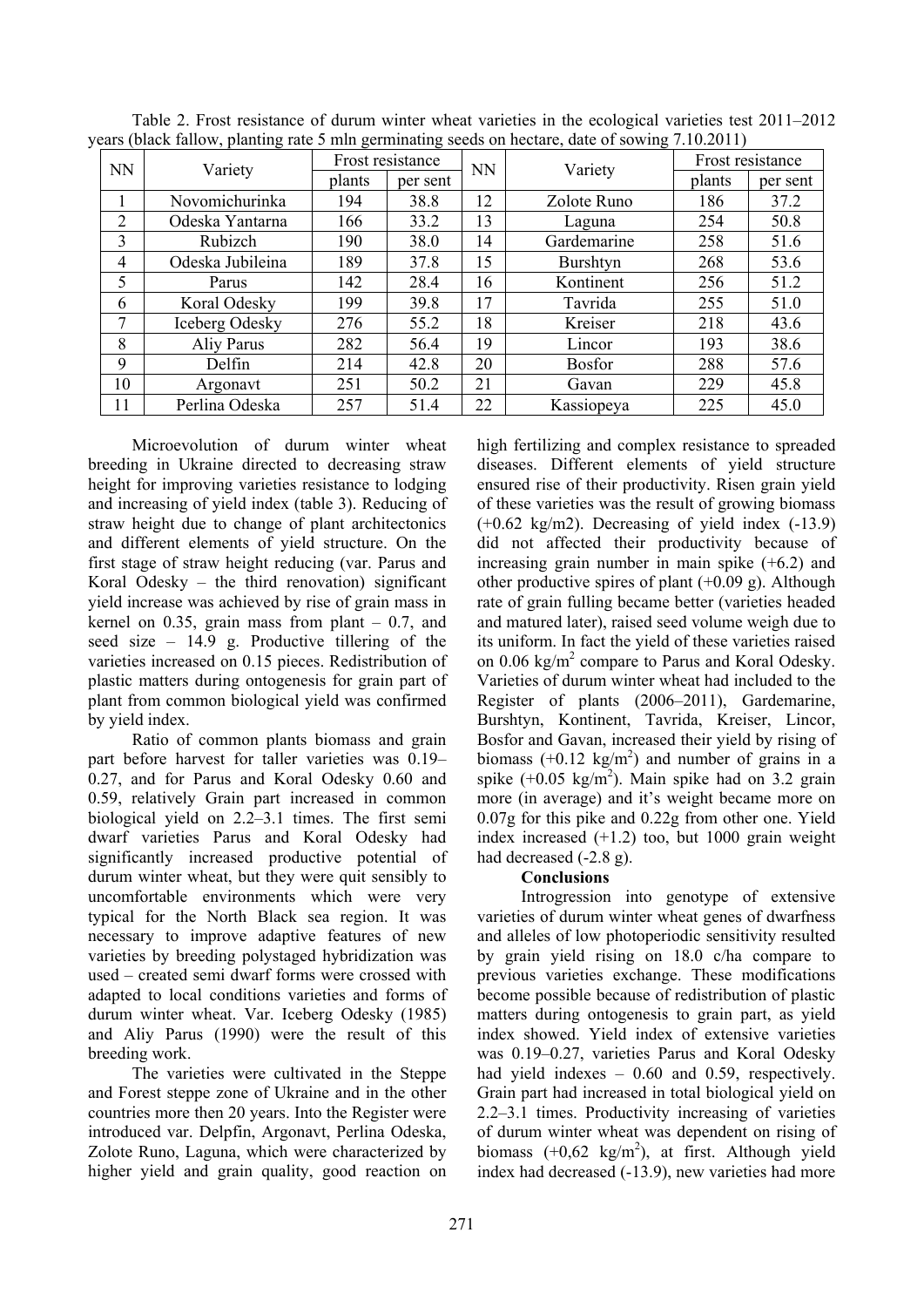grains in a main spike (+6.2) and in other productive spikes (+0.09 g) and total on one square meter.

Varieties of the last germination had yield increasing due to rising of biomass  $(+0.12 \text{ kg/m}^2)$ , grain number in a spike on  $1m^2$  (+0.05 kg/m<sup>2</sup>). Grain number in a spike increased on 3.2 grains, and their weight from a spike – on  $0.07$  g, and from regrowthes – 0.22 g yield index had demonstrated

some increasing (+1.2) and decreasing of 1000 grain mass (-2.8 g). Modern varieties of durum winter wheat had more prolonged period of vegetation on 2–3 days.

Increasing of potential productivity and stability of grain yield of durum winter wheat can't be achieved without high adaptability to a biotical and biotical factors of stress environment.

Table 3. Index of yield structure of durum winter wheat varieties of PBGI, breeding which were introduce to the Register of plant varieties of Ukraine (average for 2008–2011 years)

|                  | Plant   | Lodging    | $\frac{\text{min}(\text{average to 2008 } 2011 \text{ years})}{\text{Yield}, \text{kg/m}^2}$ |       |         | Crop  |
|------------------|---------|------------|----------------------------------------------------------------------------------------------|-------|---------|-------|
| Variety          | height, | resistance | straw                                                                                        | grain | biomass | yield |
|                  | cm      | points     |                                                                                              |       |         | index |
| Novomichurinka   | 132.7   | 4.0        | 1.65                                                                                         | 0.31  | 1.96    | 0.19  |
| Rubizch          | 128.5   | 3.0        | 1.78                                                                                         | 0.45  | 2.23    | 0.25  |
| Odeska Yubileina | 143.9   | 3.5        | 1.86                                                                                         | 0.49  | 2.35    | 0.27  |
| Parus            | 86.7    | 5.0        | 1.35                                                                                         | 0.82  | 2.17    | 0.60  |
| Koral Odesky     | 88.6    | 5.0        | 1.37                                                                                         | 0.82  | 2.19    | 0.59  |
| Iceberg Odesky   | 93.6    | 4.5        | 1.80                                                                                         | 0.87  | 2.67    | 0.48  |
| Aliy Parus       | 94.6    | 4.5        | 1.79                                                                                         | 0.94  | 2.73    | 0.52  |
| Delpfin          | 99.1    | 4.5        | 1.95                                                                                         | 0.82  | 2.77    | 0.42  |
| Argonavt         | 97.7    | 4.5        | 1.98                                                                                         | 0.93  | 2.91    | 0.47  |
| Perlina Odeska   | 96.4    | 5.0        | 2.02                                                                                         | 0.94  | 2.96    | 0.46  |
| Zolote Runo      | 102.8   | 4.5        | 1.92                                                                                         | 0.79  | 2.71    | 0.41  |
| Laguna           | 93.0    | 5.0        | 2.02                                                                                         | 0.87  | 2.89    | 0.43  |
| Gardemarine      | 98.2    | 5.0        | 2.15                                                                                         | 0.93  | 3.08    | 0.43  |
| <b>Burshtyn</b>  | 101.6   | 4.5        | 1.96                                                                                         | 1.03  | 2.99    | 0.52  |
| Kontinent        | 94.4    | 5.0        | 1.86                                                                                         | 0.90  | 2.76    | 0.48  |
| Tavrida          | 95.1    | 5.0        | 1.90                                                                                         | 0.93  | 2.83    | 0.49  |
| Kreiser          | 101.1   | 4.5        | 2.05                                                                                         | 0.94  | 2.99    | 0.46  |
| Lincor           | 93.3    | 5.0        | 1.95                                                                                         | 0.87  | 2.82    | 0.45  |
| <b>Bosfor</b>    | 104.4   | 5.0        | 2.02                                                                                         | 0.91  | 2.93    | 0.45  |
| Gavan            | 106.8   | 4.5        | 2.02                                                                                         | 0.93  | 2.95    | 0.46  |

### **References**

- 1. Byerlee D., Traxler G. estimation of actual spillovers of national and international wheat improvement research. // In Maredia M.K. and Byerlee D. (ads) The Global Wheat Improvement System: Prospects for Enhancing Efficiency in the presence of Spillovers. CIMMIT Research Report. – CIMMYT, Mexico, 1999. – N 5. – P. 46–59.
- 2. World Wheat Statistics // International Wheat Council, 28 Haymarket. London, SWLGm, 1986. 4SS.
- 3. Calderini D.F., Reynolds M.P., Slafer G.A. Genetic gains in wheat yield and main physiological changes associated with them during the  $20<sup>th</sup>$  century // In: Sattore E.H. Slafer G.A. (eds), Wheat: Ecology and Physiology of Yield Determination. Food Products Press. – New York, 1999. – P. 351–377.
- 4. Pfeiffer W.H. Enhancing genetic grain yield potential in durum wheat and triticale / W.H. Pfeiffer, K.D. Sayre, M. Mergoum // In Increasins Yield Potential in Wheat: Breading the Barrires, eds. M.P. Reynolds, S. Rajaram and A. McNab. – Mexico City, Mexico DF: CIMMYT, 1996. – P. 208–213.
- 5. Kirichenko F.G. Methods and results of breeding durum wheat in the Steppe regions of Ukranian S.S.R. // Genetics and Breeding of durum wheat: Proceedings of a Symposium organized by the Section Cereals of the European Association for Research of Plant Breeding (EUCARPIA) and by the Plant Breeding Institute of the University of Bari, eds. G.T. Scarascia Mugnozza, held in Bari, 14–18 May, 1973. – P. 305–310.
- 6. Palamarchuk A.I. Breeding of Intensive Type Durum Winter Wheat Varieties to Increase Adaptation Potential // In Wheat Breeding Prospects and Future Approaches: Proceedings of International Symposium by the Agricultural Academy Institute for Wheat and Sunflower "DOBRODJА", eds. I. Panayotov, S. Pavlova, June 4TH – 8TH 1990.  $- P. 71 - 75.$